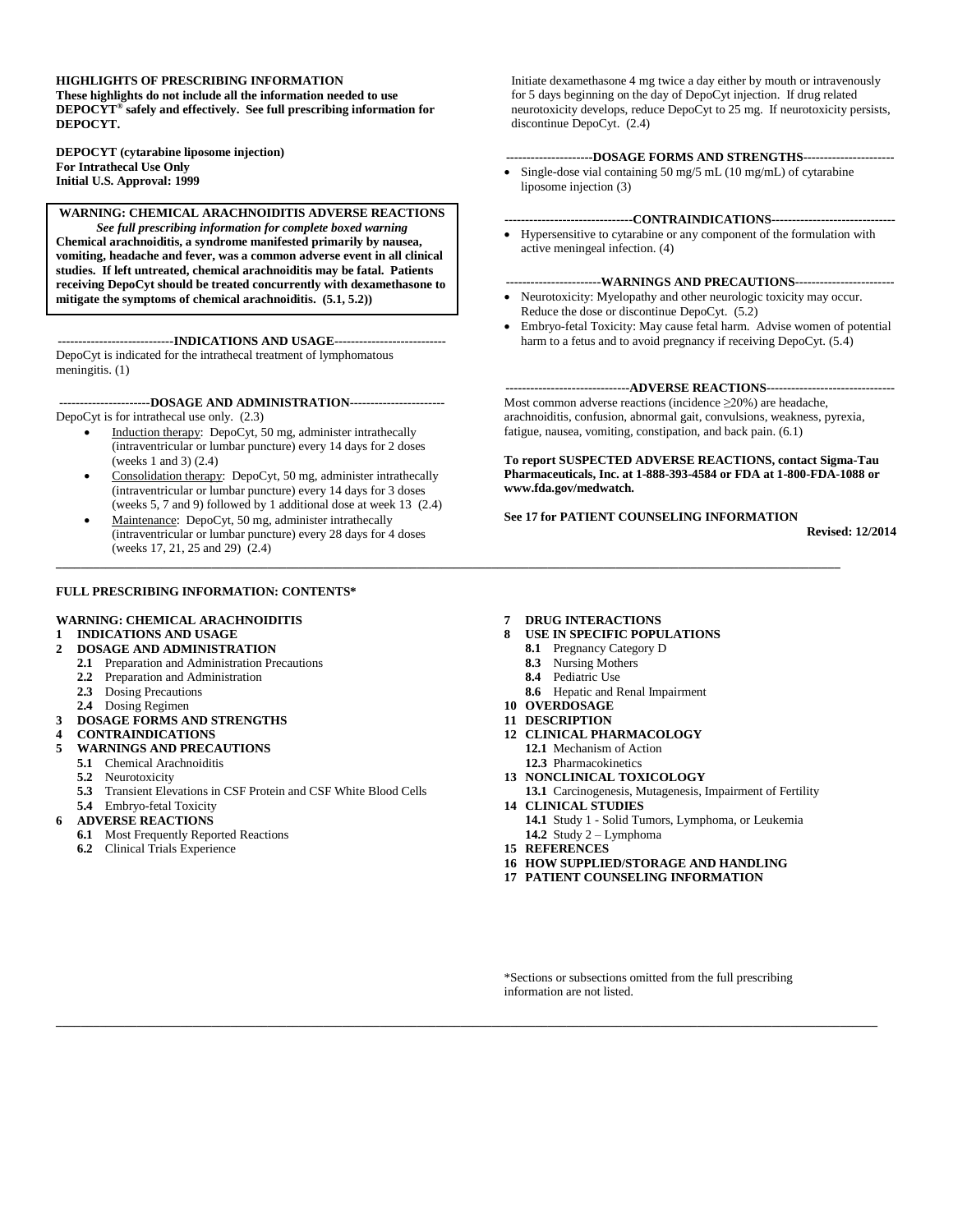## **FULL PRESCRIBING INFORMATION**

# **WARNING: CHEMICAL ARACHNOIDITIS ADVERSE REACTIONS**

**Chemical arachnoiditis, a syndrome manifested primarily by nausea, vomiting, headache and fever, was a common adverse event in all clinical studies. If left untreated, chemical arachnoiditis may be fatal. Patients receiving DepoCyt should be treated concurrently with dexamethasone to mitigate the symptoms of chemical arachnoiditis. [***see Warnings and Precautions* **(5.1, 5.2)]**

# **1 INDICATIONS AND USAGE**

DepoCyt<sup>®</sup> (cytarabine liposome injection) is indicated for the intrathecal treatment of lymphomatous meningitis.

## **2 DOSAGE AND ADMINISTRATION**

## **2.1 Preparation and Administration Precautions**

DepoCyt is a cytotoxic anticancer drug and, as with other potentially toxic compounds, caution should be used in handling DepoCyt. The use of gloves is recommended. If DepoCyt suspension contacts the skin, wash immediately with soap and water. If it contacts mucous membranes, flush thoroughly with water.

## **2.2 Preparation and Administration**

No further reconstitution or dilution is required. DepoCyt particles have a tendency to settle with time. Vials of DepoCyt should be allowed to warm to room temperature and gently agitated or inverted to resuspend the particles immediately prior to withdrawal from the vial. Avoid aggressive agitation.

DepoCyt should be withdrawn from the vial immediately before administration. DepoCyt is a single dose vial and does not contain any preservative. DepoCyt should be used within 4 hours of withdrawal from the vial. Unused portions of each vial should be discarded properly [*see How Supplied/ Storage and Handling (16)*]. Do not save any unused portions for later administration. Do not mix DepoCyt with any other medications.

## **2.3 Dosing Precautions**

In-line filters must not be used when administering DepoCyt. DepoCyt is administered directly into the cerebrospinal fluid (CSF) via an intraventricular reservoir or by direct injection into the lumbar sac. DepoCyt should be injected slowly over a period of 1-5 minutes. Following drug administration by lumbar puncture, the patient should be instructed to lie flat for 1 hour. Patients should be observed by the physician for immediate toxic reactions.

## **2.4 Dosing Regimen**

| <i>Induction therapy</i> | DepoCyt, 50 mg, administered intrathecally (intraventricular or lumbar<br>puncture) every 14 days for 2 doses (weeks 1 and 3).                                                |
|--------------------------|-------------------------------------------------------------------------------------------------------------------------------------------------------------------------------|
| Consolidation therapy    | DepoCyt, 50 mg, administered intrathecally (intraventricular or lumbar<br>puncture) every 14 days for 3 doses (weeks 5, 7 and 9) followed by 1<br>additional dose at week 13. |
| Maintenance              | DepoCyt, 50 mg, administered intrathecally (intraventricular or lumbar<br>puncture) every 28 days for 4 doses (weeks 17, 21, 25 and 29).                                      |

For the treatment of lymphomatous meningitis, DepoCyt 50 mg (one vial of DepoCyt) is recommended to be given according to the following schedule:

Patients should be started on dexamethasone 4 mg twice a day either by mouth or intravenously for 5 days beginning on the day of DepoCyt injection.

If drug related neurotoxicity develops, the dose should be reduced to 25 mg. If it persists, treatment with DepoCyt should be discontinued.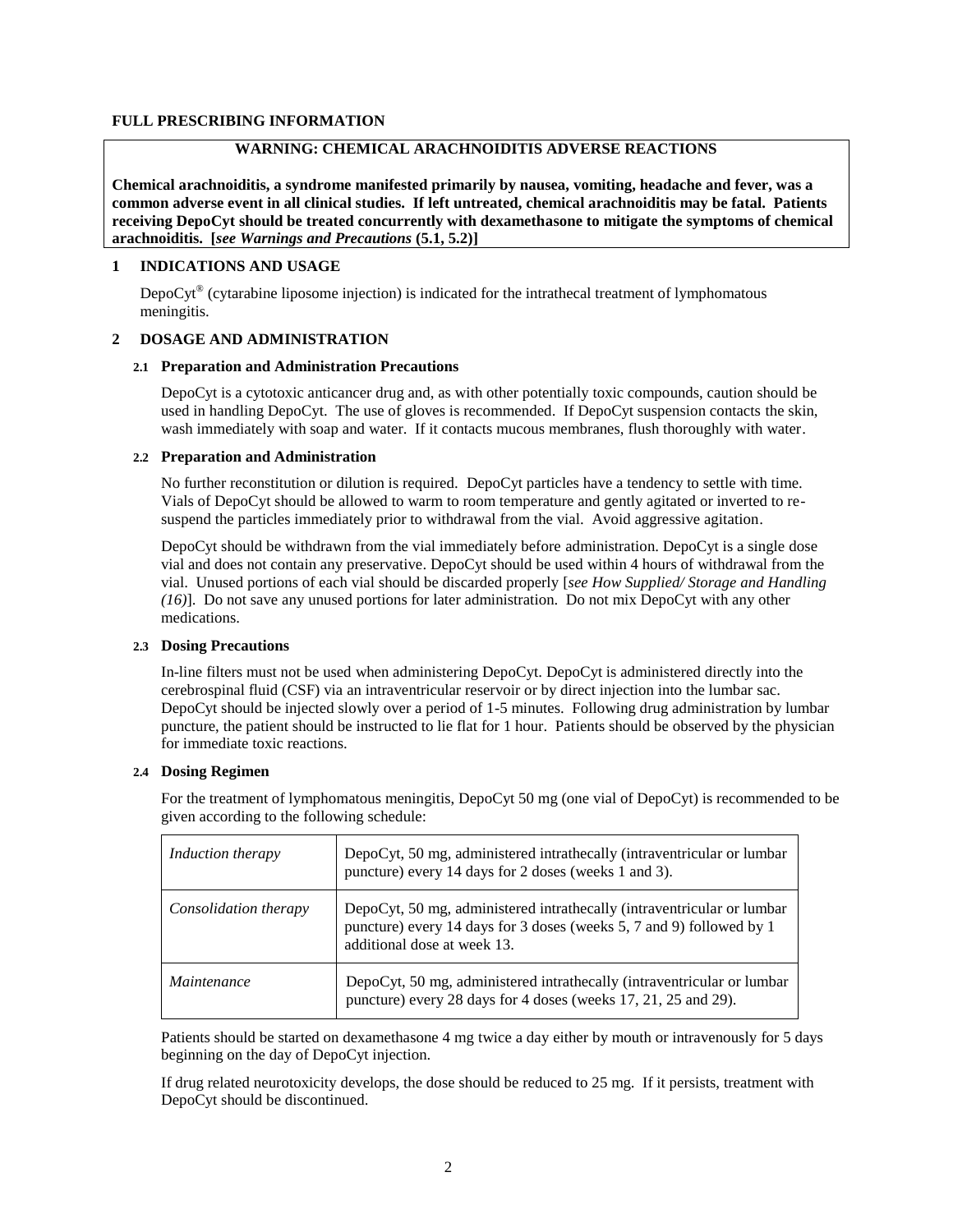## **3 DOSAGE FORMS AND STRENGTHS**

Ready-to-use, single dose vial containing 50 mg/5 mL (10 mg/mL) of cytarabine liposome injection.

#### **4 CONTRAINDICATIONS**

DepoCyt<sup>®</sup> (cytarabine liposome injection) is contraindicated in patients who are hypersensitive to cytarabine or any component of the formulation, and in patients with active meningeal infection.

## **5 WARNINGS AND PRECAUTIONS**

#### **5.1 Chemical Arachnoiditis**

Chemical arachnoiditis, a syndrome manifested primarily by nausea, vomiting, headache and fever, has been a common adverse event in all studies. If chemical arachnoiditis is suspected, exclude other inflammatory, infectious, or neoplastic conditions. If left untreated, chemical arachnoiditis may be fatal. The incidence and severity of chemical arachnoiditis can be reduced by coadministration of dexamethasone. Patients receiving DepoCyt should be treated concurrently with dexamethasone to mitigate the symptoms of chemical arachnoiditis [*see Dosage and Administration (2*)].

Toxic effects may be related to a single dose or to cumulative administration. Because toxic effects can occur at any time during therapy (although they are most likely to occur within 5 days of drug administration), patients receiving intrathecal therapy with DepoCyt should be monitored continuously for the development of neurotoxicity. If patients develop neurotoxicity, reduce subsequent doses of DepoCyt. If neurotoxicity persists, discontinue DepoCyt [*see Warnings and Precautions (5.3)*]

Hydrocephalus has also been reported, possibly precipitated by arachnoiditis.

Arachnoiditis is an expected and well-documented side effect of both neoplastic meningitis and of intrathecal chemotherapy. The incidence of severe and life-threatening arachnoiditis in patients receiving DepoCyt was 19% (48/257) in all patients and 30% (10/33) in patients with lymphomatous meningitis. In the early dose-finding study, chemical arachnoiditis was observed in 100% of cycles without dexamethasone prophylaxis. When concurrent dexamethasone was administered, chemical arachnoiditis was observed in 33% of cycles.

#### **5.2 Neurotoxicity**

Intrathecal administration of cytarabine may cause myelopathy and other neurologic toxicity and can rarely lead to a permanent neurologic deficit. Administration of intrathecal cytarabine in combination with other chemotherapeutic agents or with cranial/spinal irradiation may increase this risk of neurotoxicity.

Blockage to CSF flow may result in increased free cytarabine concentrations in the CSF and an increased risk of neurotoxicity. Therefore, as with any intrathecal cytotoxic therapy, consideration should be given to the need for assessment of CSF flow before treatment is started.

Following intrathecal administration of DepoCyt, central nervous system toxicity, including persistent extreme somnolence, hemiplegia, visual disturbances including blindness which may be total and permanent, deafness and cranial nerve palsies have been reported. Symptoms and signs of peripheral neuropathy, such as pain, numbness, paresthesia, weakness, and impaired bowel and bladder control have also been observed. In some cases, a combination of neurological signs and symptoms has been reported as Cauda Equina Syndrome.

If patients develop neurotoxicity, reduce subsequent doses of DepoCyt or discontinue DepoCyt Headache, nausea, and fever are expected in early signs of neurotoxicity.

## **5.3 Transient Elevations in CSF Protein and CSF White Blood Cells**

Transient elevations in CSF protein and white blood cell counts have been observed in patients following DepoCyt administration.

#### **5.4 Embryo-fetal Toxicity**

Cytarabine, the active component of DepoCyt, can cause fetal harm if a pregnant woman is exposed to the drug systemically. The systemic exposure of cytarabine following intrathecal administration of DepoCyt is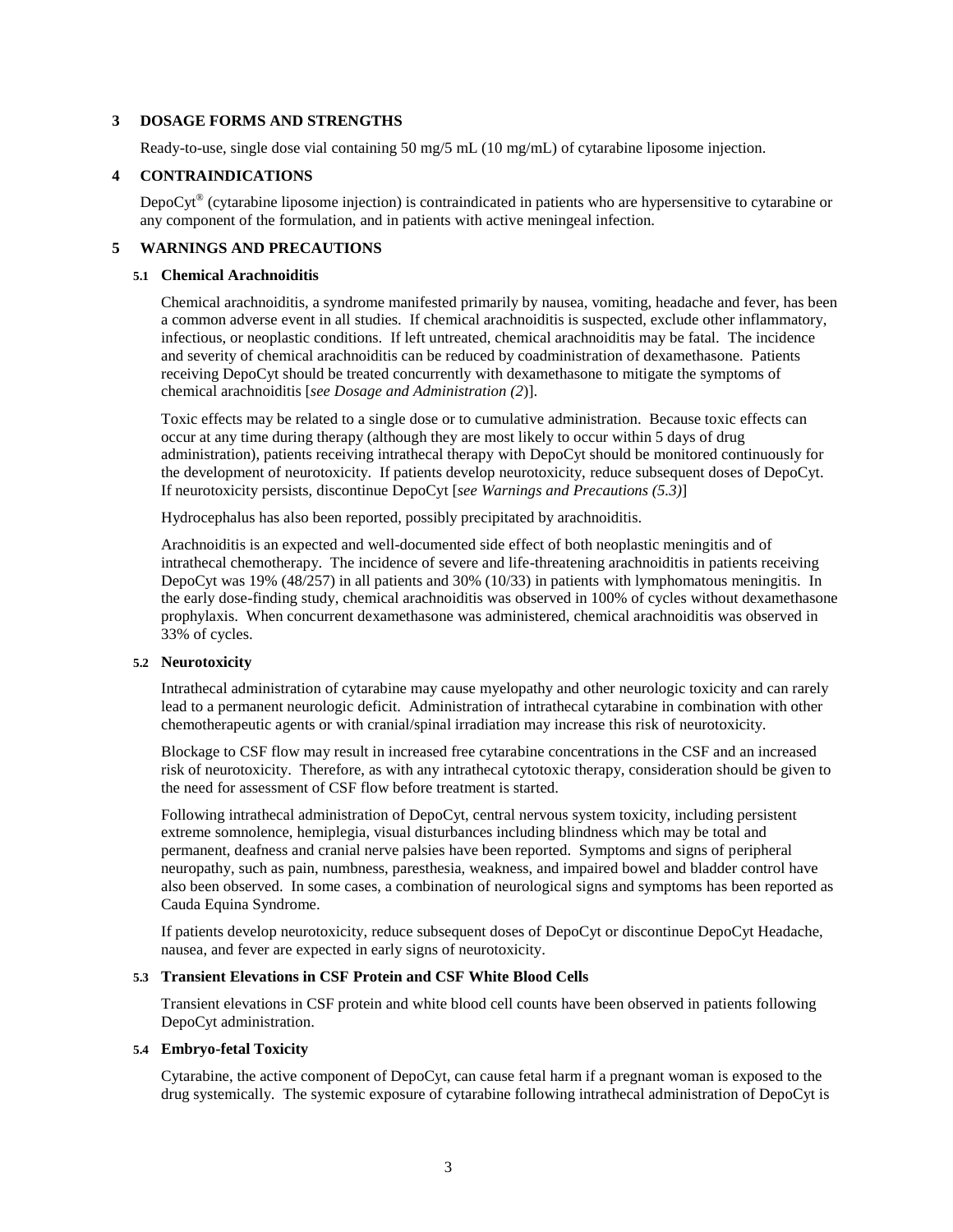negligible. Cytarabine was teratogenic in mice and rats. Cytarabine was embryotoxic in mice when administered during the period of organogenesis. If this drug is used during pregnancy or if the patient becomes pregnant while taking this drug, the patient should be apprised of the potential harm to a fetus. *[See Use in Specific Populations, Sec. 8.1]*

## **6 ADVERSE REACTIONS**

The following serious adverse reactions are described in greater detail in other sections of the label*:*

- Chemical Arachnoiditis *[see Warnings and Precautions (5.1)]*
- Neurotoxicity *[see Warnings and Precautions (5.2)]*
- Transient elevations in CSF protein and CSF white blood cells *[see Warnings and Precautions (5.3)]*

## **6.1 Most Frequently Reported Reactions**

After intrathecal administration of cytarabine the most frequently reported reactions ( $\geq 10\%$ ) are headache NOS, nausea, vomiting NOS, arachnoiditis, weakness, confusion, pyrexia, fatigue, constipation, back pain, gait abnormal NOS, convulsions NOS, dizziness NOS, lethargy, pain in limb, insomnia, urinary tract infection NOS, neck pain, death NOS, pain, memory impairment, dehydration, anemia NOS, diarrhea NOS, appetite decreased NOS, thrombocytopenia, edema peripheral, arthralgia, neck stiffness, vision blurred, muscle weakness, neutropenia, hypoesthesia, agitation, and dyspnea NOS.

## **6.2 Clinical Trials Experience**

Because clinical trials are conducted under widely varying conditions, adverse reaction rates observed in the clinical trials of a drug cannot be directly compared to rates in the clinical trials of another drug and may not reflect the rates observed in practice. The toxicity database consists of the observations made during Phase 1-4 studies. The most common adverse reactions in all patients and in patients with lymphoma are shown in Table 1. The incidences of symptoms possibly reflecting meningeal irritation are shown in Table 2.

|                                                  | Lymphoma                 |          |                     |         |                   |           |
|--------------------------------------------------|--------------------------|----------|---------------------|---------|-------------------|-----------|
|                                                  | All DepoCyt<br>$(N=257)$ |          | DepoCyt<br>$(N=33)$ |         | Ara-C<br>$(N=28)$ |           |
| System Organ Class / Preferred Term              |                          |          |                     |         |                   |           |
| <b>Nervous System Disorders</b>                  |                          |          |                     |         |                   |           |
| Headache NOS                                     | 144                      | (56%)    | 17                  | (52%)   | 9                 | (32%)     |
| Arachnoiditis                                    | 108                      | (42%)    | 14                  | (42%)   | 10                | (36%)     |
| Confusion                                        | 86                       | (33%)    | 12                  | (36%)   | 3                 | $(11\%)$  |
| Gait abnormal NOS                                | 60                       | (23%)    | 7                   | (21%)   | 8                 | (29%)     |
| <b>Convulsions NOS</b>                           | 52                       | (20%)    | 7                   | (21%)   | 1                 | (4%)      |
| Dizziness NOS                                    | 47                       | (18%)    | 7                   | (21%)   | 6                 | (21%)     |
| Memory impairment                                | 36                       | (14%)    | 4                   | (12%)   | 1                 | (4%)      |
| Hypoesthesia                                     | 26                       | $(10\%)$ | 4                   | (12%)   | 3                 | $(11\%)$  |
| Tremor                                           | 22                       | (9%)     | 5                   | (15%)   | 5                 | (18%)     |
| Peripheral neuropathy NOS                        | 9                        | $(4\%)$  | 4                   | (12%)   | 1                 | (4%)      |
| Syncope                                          | 8                        | (3%)     | $\theta$            | $(0\%)$ | 3                 | $(11 \%)$ |
| Neuropathy NOS                                   | 7                        | (3%)     | 3                   | $(9\%)$ | 3                 | $(11 \%)$ |
| Peripheral sensory neuropathy                    | 7                        | (3%)     | 2                   | (6%)    | 3                 | $(11 \%)$ |
| Reflexes abnormal                                | 7                        | (3%)     | $\mathbf{0}$        | $(0\%)$ | 3                 | $(11 \%)$ |
| <b>General Disorders and Administration Site</b> |                          |          |                     |         |                   |           |
| <b>Conditions</b>                                |                          |          |                     |         |                   |           |
| Weakness                                         | 103                      | $(40\%)$ | 13                  | (39%)   | 15                | (54%)     |
| Pyrexia                                          | 81                       | (32%)    | 15                  | (45%)   | 12                | (43%)     |
| Fatigue                                          | 64                       | (25%)    | 9                   | (27%)   | 13                | (46%)     |
| Lethargy                                         | 41                       | (16%)    | $\overline{4}$      | (12%)   | 4                 | (14%)     |
| Death NOS                                        | 35                       | (14%)    | 9                   | (27%)   | 5                 | (18%)     |

## **Table 1. Incidence of adverse reactions occurring in > 10% of patients in all Phase 1-4 adult study patients and in patients with lymphomatous meningitis receiving DepoCyt 50 mg or an active comparator**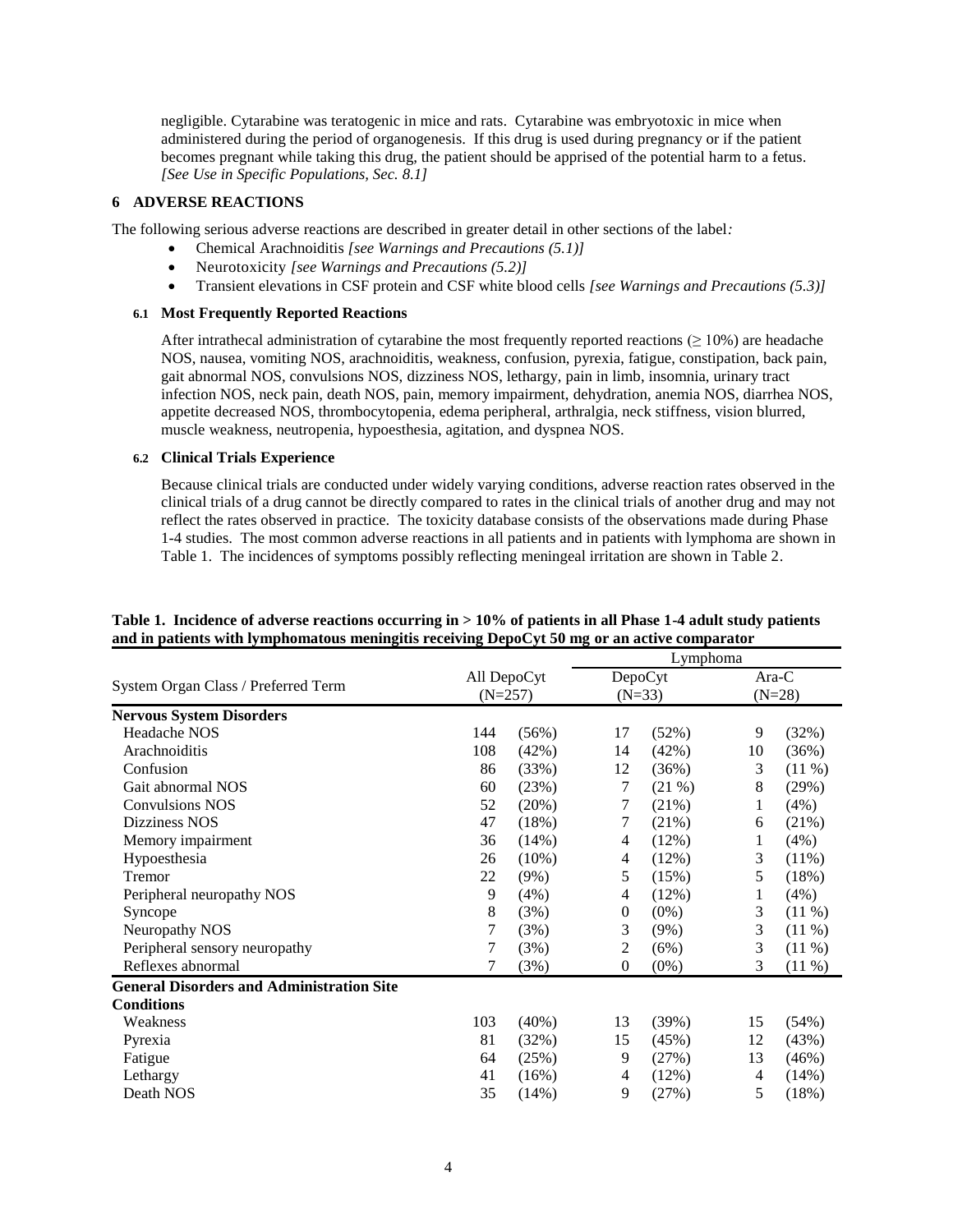|                                               |                          |               | Lymphoma                           |               |                          |                |
|-----------------------------------------------|--------------------------|---------------|------------------------------------|---------------|--------------------------|----------------|
| System Organ Class / Preferred Term           | All DepoCyt<br>$(N=257)$ |               | <b>DepoCyt</b><br>$(N=33)$         |               | Ara-C<br>$(N=28)$        |                |
| Pain NOS                                      | 35                       | (14%)         | 3                                  | $(9\%)$       | 5                        | (18%)          |
| Edema peripheral                              | 27                       | $(11\%)$      | 6                                  | (18%)         | 7                        | (25%)          |
| Fall                                          | 12                       | (5%)          | $\boldsymbol{0}$                   | $(0\%)$       | 3                        | $(11\%)$       |
| Mucosal inflammation NOS                      | $\,8\,$                  | (3%)          | 4                                  | (12%)         | $\overline{c}$           | (7%)           |
| Edema NOS                                     | 6                        | $(2\%)$       | 1                                  | (3%)          | 6                        | (21%)          |
| <b>Gastrointestinal Disorders</b>             |                          |               |                                    |               |                          |                |
| Nausea                                        | 117                      | (46%)         | 11                                 | (33%)         | 15                       | (54%)          |
| <b>Vomiting NOS</b>                           | 112                      | (44%)         | 11                                 | (33%)         | 9                        | (32%)          |
| Constipation                                  | 64                       | (25%)         | 8                                  | (24%)         | 7                        | (25%)          |
| Diarrhea NOS                                  | 31                       | (12%)         | $\mathbf{9}$                       | (27%)         | 9                        | (32%)          |
| Abdominal pain NOS                            | 22                       | (9%)          | 5                                  | (15%)         | 4                        | (14%)          |
| Dysphagia                                     | 20                       | (8%)          | 3                                  | (9%)          | 3                        | $(11\%)$       |
| Hemorrhoids                                   | $\,8$                    | (3%)          | $\boldsymbol{0}$                   | $(0\%)$       | 3                        | (11%)          |
| <b>Musculoskeletal and Connective Tissue</b>  |                          |               |                                    |               |                          |                |
| <b>Disorders</b>                              |                          |               |                                    |               |                          |                |
| Back pain                                     | 61                       | (24%)         | 7                                  | (21%)         | 5                        | (18%)          |
| Pain in limb                                  | 39                       | (15%)         | $\overline{4}$                     | (12%)         | 8                        | (29%)          |
| Neck pain                                     | 36                       | (14%)         | 5                                  | (15%)         | 3                        | (11%)          |
| Arthralgia                                    | 29                       | $(11\%)$      | 3                                  | $(9\%)$       | $\overline{\mathcal{L}}$ | (14%)          |
| Neck stiffness                                | 28                       | (11%)         | $\sqrt{2}$                         | (6%)          | 4                        | (14%)          |
| Muscle weakness NOS                           | 25                       | $(10\%)$      | 5                                  | (15%)         | $\overline{c}$           | (7%)           |
| <b>Psychiatric Disorders</b>                  |                          |               |                                    |               |                          |                |
| Insomnia                                      | 35                       | (14%)         | 6                                  | (18%)         | 7                        | (25%)          |
| Agitation                                     | 26                       | $(10\%)$      | $\sqrt{5}$                         | (15%)         | $\overline{c}$           | (7%)           |
| Depression                                    | 21<br>17                 | (8%)<br>(7%)  | $\epsilon$<br>1                    | (18%)         | 4<br>3                   | (14%)          |
| Anxiety<br><b>Infections and Infestations</b> |                          |               |                                    | (3%)          |                          | (11%)          |
|                                               | 35                       |               |                                    |               |                          |                |
| Urinary tract infection NOS<br>Pneumonia NOS  | 16                       | (14%)<br>(6%) | $\boldsymbol{6}$<br>$\overline{2}$ | (18%)<br>(6%) | 5<br>3                   | (18%)<br>(11%) |
| <b>Metabolism and Nutrition Disorders</b>     |                          |               |                                    |               |                          |                |
| Dehydration                                   | 33                       | (13%)         | 6                                  | (18%)         | 3                        | (11%)          |
| Appetite decreased NOS                        | 29                       | (11%)         | $\overline{\mathcal{A}}$           | (12%)         | 3                        | (11%)          |
| Hyponatremia                                  | 18                       | (7%)          | 4                                  | (12%)         | 1                        | (4%)           |
| Hypokalemia                                   | 17                       | (7%)          | 5                                  | (15%)         | $\overline{c}$           | (7%)           |
| Hyperglycemia                                 | 15                       | (6%)          | 4                                  | (12%)         | $\overline{2}$           | (7%)           |
| Anorexia                                      | 14                       | (5%)          | 1                                  | (3%)          | 5                        | (18%)          |
| <b>Investigations</b>                         |                          |               |                                    |               |                          |                |
| Platelet count decreased                      | $\,8$                    | (3%)          | $\boldsymbol{0}$                   | $(0\%)$       | 3                        | (11%)          |
| <b>Renal and Urinary Disorders</b>            |                          |               |                                    |               |                          |                |
| <b>Incontinence NOS</b>                       | 19                       | (7%)          | 3                                  | $(9\%)$       | 5                        | (18%)          |
| Urinary retention                             | 14                       | (5%)          | $\boldsymbol{0}$                   | $(0\%)$       | 3                        | (11%)          |
| <b>Respiratory, Thoracic and Mediastinal</b>  |                          |               |                                    |               |                          |                |
| <b>Disorders</b>                              |                          |               |                                    |               |                          |                |
| Dyspnea NOS                                   | 25                       | (10%)         | $\overline{4}$                     | (12%)         | 6                        | (21%)          |
| Cough                                         | 17                       | (7%)          | 3                                  | $(9\%)$       | 6                        | (21%)          |
| <b>Eye Disorders</b>                          |                          |               |                                    |               |                          |                |
| Vision blurred                                | 29                       | (11%)         | $\overline{4}$                     | (12%)         | 4                        | (14%)          |
| <b>Blood and Lymphatic Disorders</b>          |                          |               |                                    |               |                          |                |
| Anemia NOS                                    | 31                       | (12%)         | 6                                  | (18%)         | 5                        | (18%)          |
| Thrombocytopenia                              | 27                       | (11%)         | 8                                  | (24%)         | 9                        | (32%)          |
|                                               |                          |               |                                    |               |                          |                |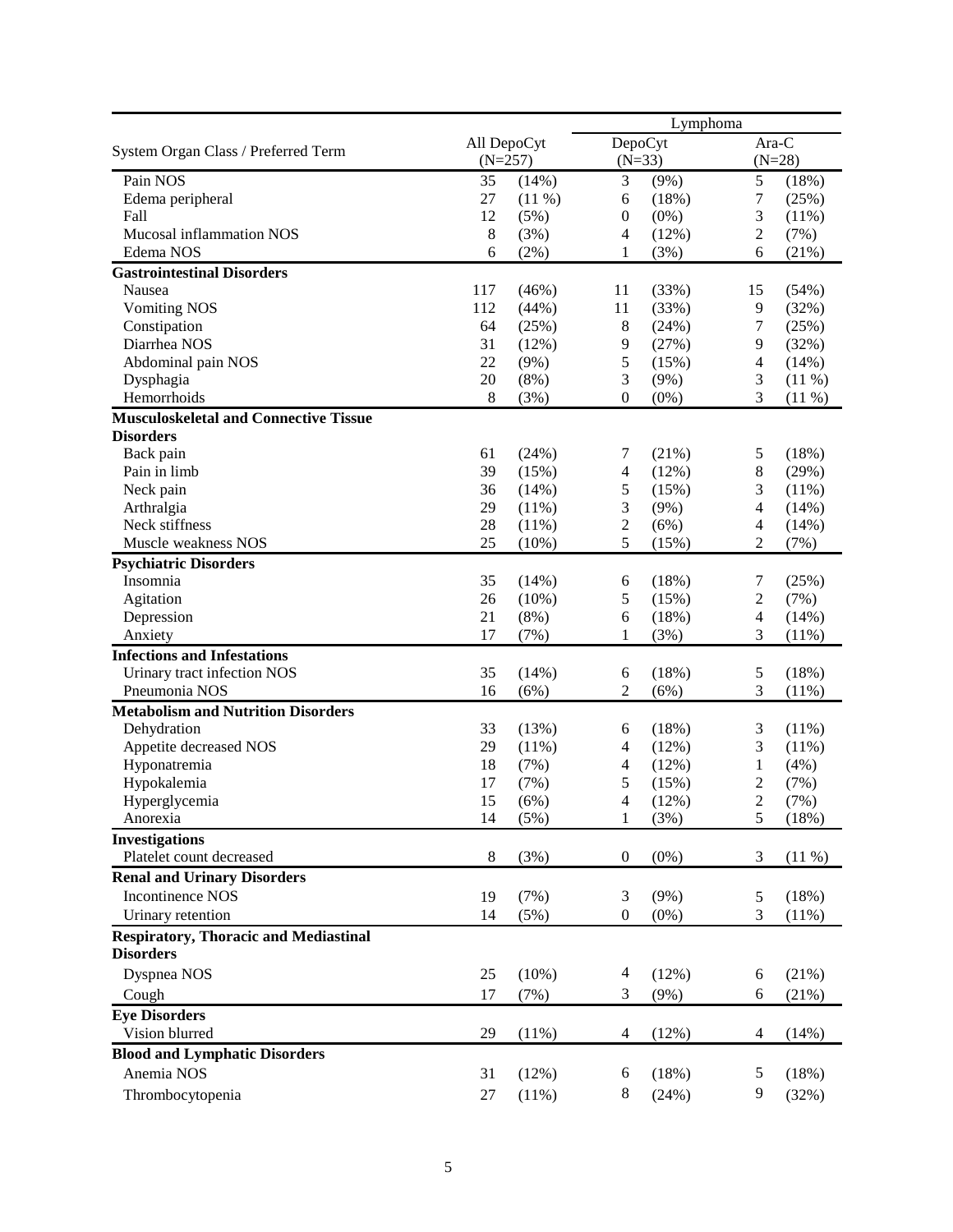|                                            |                          | Lymphoma |                     |         |                     |          |
|--------------------------------------------|--------------------------|----------|---------------------|---------|---------------------|----------|
| System Organ Class / Preferred Term        | All DepoCyt<br>$(N=257)$ |          | DepoCyt<br>$(N=33)$ |         | $Ara-C$<br>$(N=28)$ |          |
| Neutropenia                                | 26                       | $(10\%)$ | 12                  | (36%)   | 7                   | (25%)    |
| <b>Skin and Subcutaneous Tissue</b>        |                          |          |                     |         |                     |          |
| <b>Disorders</b>                           |                          |          |                     |         |                     |          |
| Contusion                                  | 6                        | $(2\%)$  |                     | (3%)    | 3                   | $(11\%)$ |
| Pruritus NOS                               | 6                        | $(2\%)$  | $\Omega$            | $(0\%)$ | 4                   | (14%)    |
| Sweating increased                         | 6                        | (2%)     | 1                   | (3%)    | $\mathcal{R}$       | $(11\%)$ |
| <b>Vascular Disorders</b>                  |                          |          |                     |         |                     |          |
| <b>Hypotension NOS</b>                     | 21                       | (8%)     | 6                   | (18%)   | 2                   | (7%)     |
| <b>Hypertension NOS</b>                    | 15                       | (6%)     | 5                   | (15%)   | 1                   | (4%)     |
| <b>Ear and Labyrinth Disorders</b>         |                          |          |                     |         |                     |          |
| Hypacusis                                  | 15                       | (6%)     | 6                   | (18%)   | 3                   | (11%)    |
| <b>Cardiac Disorders</b>                   |                          |          |                     |         |                     |          |
| Tachycardia NOS                            | 22                       | (9%)     | $\theta$            | $(0\%)$ | 5                   | (18%)    |
| <b>Neoplasms Benign, Malignant and</b>     |                          |          |                     |         |                     |          |
| <b>Unspecified (Incl Cysts and Polyps)</b> |                          |          |                     |         |                     |          |
| Diffuse Large B-Cell Lymphoma NOS          |                          | $(0\%)$  |                     | (3%)    | 3                   | $(11\%)$ |

**Table 2. Incidence of adverse reactions possibly reflecting meningeal irritation occurring in > 10% of all studied adult patients receiving DepoCyt 50 mg or an active comparator\***

| System Organ Class / Preferred Term          | DepoCyt<br>$(N=257)$ |          | <b>MTX</b><br>$(N=78)$ |          | Ara-C<br>$(N=28)$ |       |
|----------------------------------------------|----------------------|----------|------------------------|----------|-------------------|-------|
| <b>Nervous System Disorders</b>              |                      |          |                        |          |                   |       |
| Headache NOS                                 | 145                  | (56%)    | 33                     | (42%)    | 9                 | (32%) |
| Arachnoiditis                                | 108                  | (42%)    | 15                     | (19%)    | 10                | (36%) |
| <b>Convulsions NOS</b>                       | 56                   | (22%)    | 11                     | $(14\%)$ | 1                 | (4%)  |
| <b>Gastrointestinal Disorders</b>            |                      |          |                        |          |                   |       |
| Nausea                                       | 117                  | (46%)    | 24                     | $(31\%)$ | 15                | (54%) |
| <b>Vomiting NOS</b>                          | 112                  | (44%)    | 22                     | (28%)    | 9                 | (32%) |
| <b>Musculoskeletal and Connective Tissue</b> |                      |          |                        |          |                   |       |
| <b>Disorders</b>                             |                      |          |                        |          |                   |       |
| Back pain                                    | 61                   | (24%)    | 15                     | (19%)    | 5                 | (18%) |
| Neck pain                                    | 36                   | $(14\%)$ | 6                      | $(8\%)$  | 3                 | (11%) |
| Neck stiffness                               | 28                   | $(11\%)$ | 1                      | $(1\%)$  | 4                 | (14%) |
| <b>General Disorders and Administration</b>  |                      |          |                        |          |                   |       |
| <b>Site Conditions</b>                       |                      |          |                        |          |                   |       |
| Pyrexia                                      | 81                   | (32%)    | 15                     | (19%)    | 12                | (43%) |

\* Hydrocephalus acquired, CSF pleocytosis and meningism occurred in  $\leq 10\%$  of all studied adult patients receiving DepoCyt or an active comparator

During the clinical studies, 2 deaths related to DepoCyt were reported. One patient at the 125 mg dose level died of encephalopathy 36 hours after receiving an intraventricular dose of DepoCyt. This patient, however, was also receiving concomitant whole brain irradiation and had previously received intraventricular methotrexate. The other patient received DepoCyt, 50 mg by the intraventricular route and developed focal seizures progressing to status epilepticus. This patient died approximately 8 weeks after the last dose of study medication. In the controlled lymphoma study, the patient incidence of seizures was higher in the DepoCyt group  $(4/17, 23.5\%)$  than in the cytarabine group  $(1/16, 6.3\%)$ . The death of 1 additional patient was considered "possibly" related to DepoCyt. He was a 63-year-old with extensive lymphoma involving the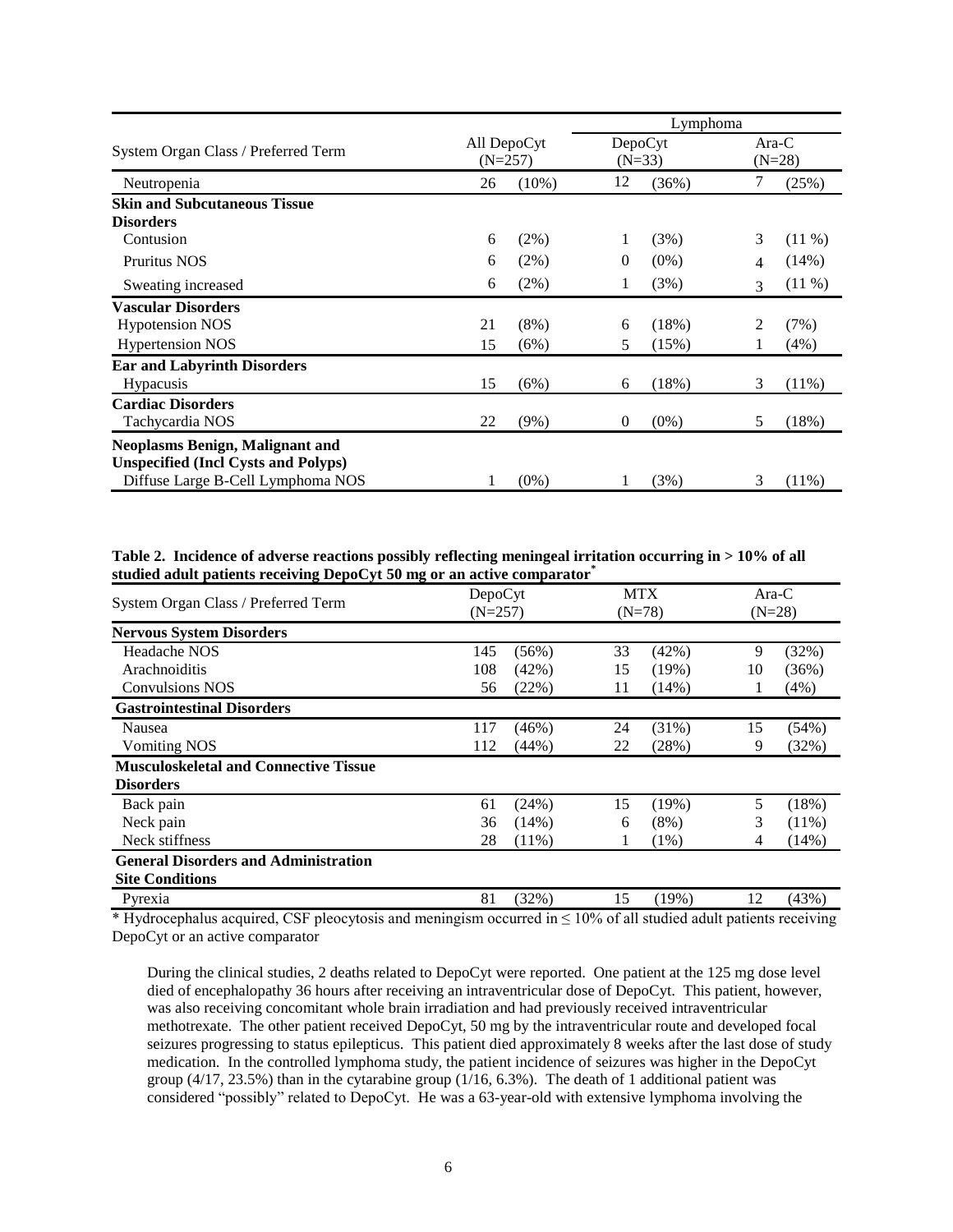nasopharynx, brain, and meninges with multiple neurologic deficits who died of apparent disease progression 4 days after his second dose of DepoCyt.

## **7 DRUG INTERACTIONS**

No formal assessments of pharmacokinetic drug-drug interactions between DepoCyt and other agents have been conducted. Concomitant administration of DepoCyt with other antineoplastic agents administered by the intrathecal route has not been studied. With intrathecal cytarabine and other cytotoxic agents administered intrathecally, enhanced neurotoxicity has been associated with coadministration of drugs.

## **8 USE IN SPECIFIC POPULATIONS**

## **8.1 Pregnancy** Category D *[see Warnings and Precautions (5.8)]*

## *Risk Summary*

There are no studies assessing the reproductive toxicity of DepoCyt. The systemic exposure of cytarabine following intrathecal administration of DepoCyt is negligible. Cytarabine can cause fetal harm if a pregnant woman is exposed to the drug systemically. Three anecdotal cases of major limb malformations have been reported in infants after their mothers received intravenous cytarabine, alone or in combination with other agents, during the first trimester. Advise women of childbearing potential to avoid becoming pregnant while receiving DepoCyt. If this drug is used during pregnancy or if the patient becomes pregnant while taking this drug, the patient should be apprised of the potential harm to a fetus.

## *Animal Data*

Cytarabine was teratogenic in mice (cleft palate, phocomelia, deformed appendages, skeletal abnormalities) when doses  $\geq$ 2 mg/kg/day were administered IP during the period of organogenesis (about 0.2 times the recommended human dose on a mg/m<sup>2</sup> basis), and in rats (deformed appendages) when 20 mg/kg was administered as a single IP dose on day 12 of gestation (about 4 times the recommended human dose on a mg/m<sup>2</sup> basis). Single IP doses of 50 mg/kg in rats (about 10 times the recommended human dose on a mg/m<sup>2</sup> basis) on day 14 of gestation reduced prenatal and postnatal brain size and permanent impairment of learning ability.

Cytarabine was embryotoxic in mice when administered during the period of organogenesis. Embryotoxicity was characterized by decreased fetal weight at 0.5 mg/kg/day (about 0.05 times the recommended human dose on mg/m<sup>2</sup> basis), and increased early and late resorptions and decreased live litter sizes at 8 mg/kg/day (approximately equal to the recommended human dose on mg/m<sup>2</sup> basis).

## **8.3 Nursing Mothers**

It is not known whether cytarabine is excreted in human milk following intrathecal DepoCyt administration. The systemic exposure to free cytarabine following intrathecal treatment with DepoCyt was negligible. Because many drugs are excreted in human milk and because of the potential for serious adverse reactions in nursing infants, a decision should be made whether to discontinue nursing or to discontinue the drug, taking into account the importance of the drug to the mother.

## **8.4 Pediatric Use**

The safety and efficacy of DepoCyt in pediatric patients has not been established.

## **8.6 Hepatic and Renal Impairment**

The effects of hepatic or renal impairment on the pharmacokinetics of DepoCyt have not been studied.

# **10 OVERDOSAGE**

No overdosages with DepoCyt® (cytarabine liposome injection) have been reported. An overdose with DepoCyt may be associated with severe chemical arachnoiditis including encephalopathy. In an early uncontrolled study without dexamethasone prophylaxis, single doses up to 125 mg were administered. There is no antidote for overdose of intrathecal DepoCyt or unencapsulated cytarabine released from DepoCyt. Exchange of CSF with isotonic saline has been carried out in a case of intrathecal overdose of free cytarabine, and such a procedure may be considered in the case of DepoCyt overdose. Management of overdose should be directed at maintaining vital functions.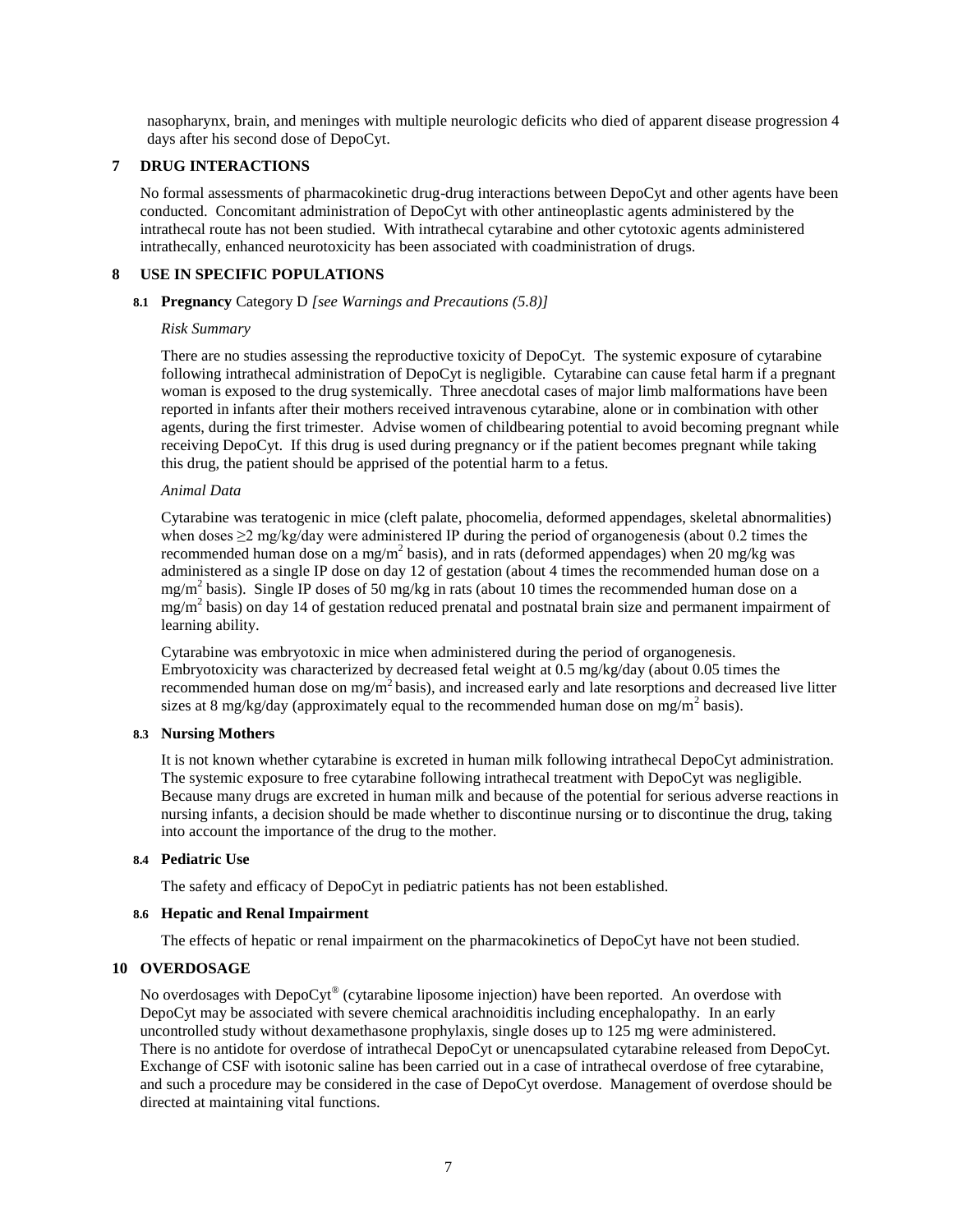## **11 DESCRIPTION**

DepoCyt<sup>®</sup> (cytarabine liposome injection) is a sterile, injectable suspension of the antimetabolite cytarabine for intrathecal administration. The chemical name of cytarabine is 4-amino-1-β-D-arabinofuranosyl-2(1H) pyrimidinone and is also known as cytosine arabinoside. It has a molecular formula of  $C_9H_{13}N_3O_5$  and a molecular weight 243.22 g/mol. Cytarabine has the following structural formula:



DepoCyt is available as a single-dose vial containing 50 mg/5 mL (10 mg/mL) of cytarabine. DepoCyt is formulated as a sterile, non-pyrogenic, white to off-white suspension of cytarabine liposomes in 0.9% w/v sodium chloride in water for injection. Each mL contains 10 mg cytarabine, 4.4 mg cholesterol, 1.2 mg triolein, 5.7 mg dioleoylphosphatidylcholine (DOPC), and 1.0 mg dipalmitoylphosphatidylglycerol (DPPG). DepoCyt is preservative-free. The pH of the product falls within the range from 5.5 to 8.5.

Liposome drug products may behave differently from nonliposome drug products. DepoCyt (cytarabine liposome injection) is not equivalent to, and cannot be substituted for, other drug products containing cytarabine.

#### **12 CLINICAL PHARMACOLOGY**

#### **12.1 Mechanism of Action**

DepoCyt<sup>®</sup> (cytarabine liposome injection) is a sustained-release formulation of the active ingredient cytarabine designed for direct administration into the cerebrospinal fluid (CSF). Cytarabine is a cell cycle phase-specific antineoplastic agent, affecting cells only during the S-phase of cell division. Intracellularly, cytarabine is converted into cytarabine-5-triphosphate (ara-CTP), which is the active metabolite. The mechanism of action is not completely understood, but it appears that ara-CTP acts primarily through inhibition of DNA polymerase. Incorporation into DNA and RNA may also contribute to cytarabine cytotoxicity. Cytarabine is cytotoxic to proliferating mammalian cells in culture.

#### **12.3 Pharmacokinetics**

Following intrathecal administration of DepoCyt 50 mg, peak levels of free CSF cytarabine were observed within 1 hour of dosing and ranged from 30 to 50 mcg/mL. The terminal half-life for the free CSF cytarabine ranged from of 5.9 to 82.4 hours. Systemic exposure to cytarabine was negligible following intrathecal administration of DepoCyt 50 mg.

#### Metabolism and Elimination

The primary route of elimination of cytarabine is metabolism to the inactive compound ara-U, followed by urinary excretion of ara-U. In contrast to systemically administered cytarabine, which is rapidly metabolized to ara-U, conversion to ara-U in the CSF is negligible after intrathecal administration because of the significantly lower cytidine deaminase activity in the CNS tissues and CSF. The CSF clearance rate of cytarabine is similar to the CSF bulk flow rate of 0.24 mL/min.

# **13 NONCLINICAL TOXICOLOGY**

## **13.1 Carcinogenesis, Mutagenesis, Impairment of Fertility**

No carcinogenicity, mutagenicity or impairment of fertility studies have been conducted with DepoCyt.

Cytarabine was mutagenic in *in vitro* tests and was clastogenic *in vitro* (chromosome aberrations and SCE in human leukocytes) and *in vivo* (chromosome aberrations and SCE assay in rodent bone marrow, mouse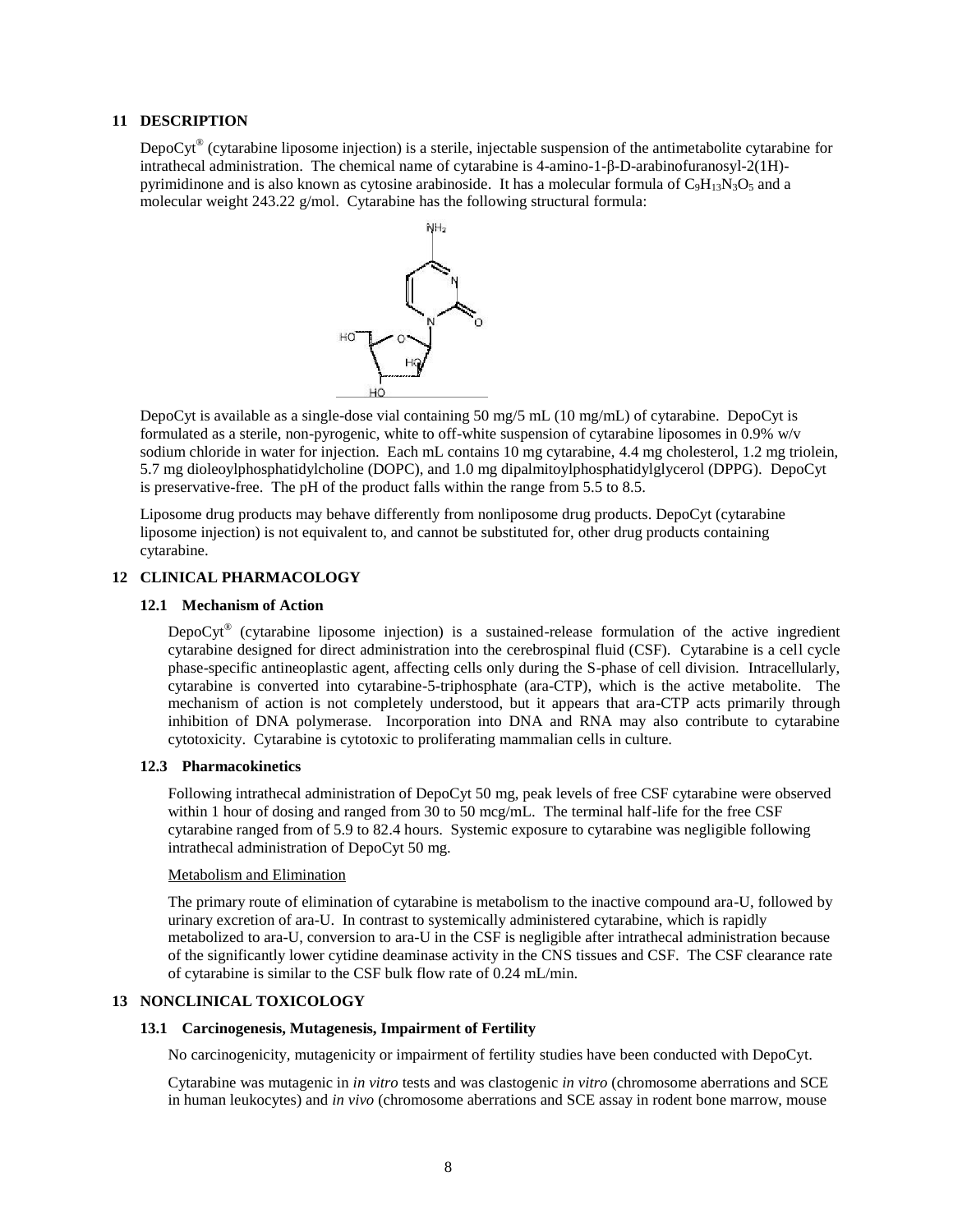micronucleus assay). Cytarabine caused the transformation of hamster embryo cells and rat H43 cells in vitro.

No studies assessing the impact of cytarabine on fertility are available in the literature. Cytarabine was clastogenic to meiotic cells; a dose-dependent increase in sperm-head abnormalities and chromosomal aberrations occurred in mice given IP cytarabine. Because the systemic exposure to free cytarabine following intrathecal treatment with DepoCyt was negligible, the risk of impaired fertility after intrathecal DepoCyt is likely to be low.

# **14 CLINICAL STUDIES**

DepoCyt® (cytarabine liposome injection) was studied in 2 controlled clinical studies that enrolled patients with neoplastic meningitis.

# **14.1 Study 1 – Solid Tumors, Lymphoma, or Leukemia**

The first study, which was a randomized, multi-center, multi-arm study involving a total of 99 treated patients, compared 50 mg of DepoCyt administered every 2 weeks to standard intrathecal chemotherapy administered twice a week to patients with solid tumors, lymphoma, or leukemia. For patients with lymphoma, standard therapy consisted of 50 mg of unencapsulated cytarabine given twice a week. Thirtythree lymphoma patients (17 DepoCyt, 16 cytarabine) were treated. Patients went off study if they had not achieved a complete response defined as clearing of the CSF from all previously positive sites in the absence of progression of neurological symptoms, after 4 weeks of treatment with study drug.

In the first study, complete response was prospectively defined as (1) conversion, confirmed by a blinded central pathologist, from a positive examination of the CSF for malignant cells to a negative examination on two separate occasions (at least 3 days apart, on day 29 and later) at all initially positive sites, together with (2) an absence of neurological progression during the treatment period.

The complete response rates in the first study of lymphoma are shown in Table 3. Although there was a plan for central pathology review of the data, in 4 of the 7 responding patients on the DepoCyt arm this was not accomplished and these cases were considered to have had a complete response based on the reading of an unblinded pathologist. The median overall survival of all treated patients was 99.5 days in the DepoCyt group and 63 days in the cytarabine group. In both groups the majority of patients died from progressive systemic disease, not neoplastic meningitis.

# **14.2 Study 2 – Lymphoma**

The second study was a randomized, multi-center, multi-arm study involving a total of 124 treated patients with either solid tumors or lymphomas. In this study, 24 patients with lymphoma were randomized and treated with DepoCyt or cytarabine. Patients received 6 two-week induction cycles of DepoCyt 50 mg every 2 weeks or cytarabine 50 mg twice weekly. Patients then received four maintenance cycles of DepoCyt 50 mg every 4 weeks, or cytarabine 50 mg weekly for 4 weeks. In both studies, patients received concurrent treatment with dexamethasone to minimize symptoms associated with chemical arachnoiditis [*see Warnings and Precautions (5) and Dosage and Administration (2)*]. In this study, cytological response was assessed in a blinded fashion utilizing a similar definition as in the first study. The results in patients with lymphomatous meningitis are shown in Table 3.

|         | $DepoCyt^{\circledR}$ | Cytarabine    |
|---------|-----------------------|---------------|
| Study 1 | 7/17(41%)             | 1/16(6%)      |
| 95% CI  | $(18\%, 67\%)$        | $(0\%, 30\%)$ |
| Study 2 | 4/12(33%)             | 2/12(17%)     |
| 95% CI  | $(10\%, 65\%)$        | $(2\%, 48\%)$ |

**Table 3: Complete Cytological Responses in Patients with Lymphomatous Meningitis**